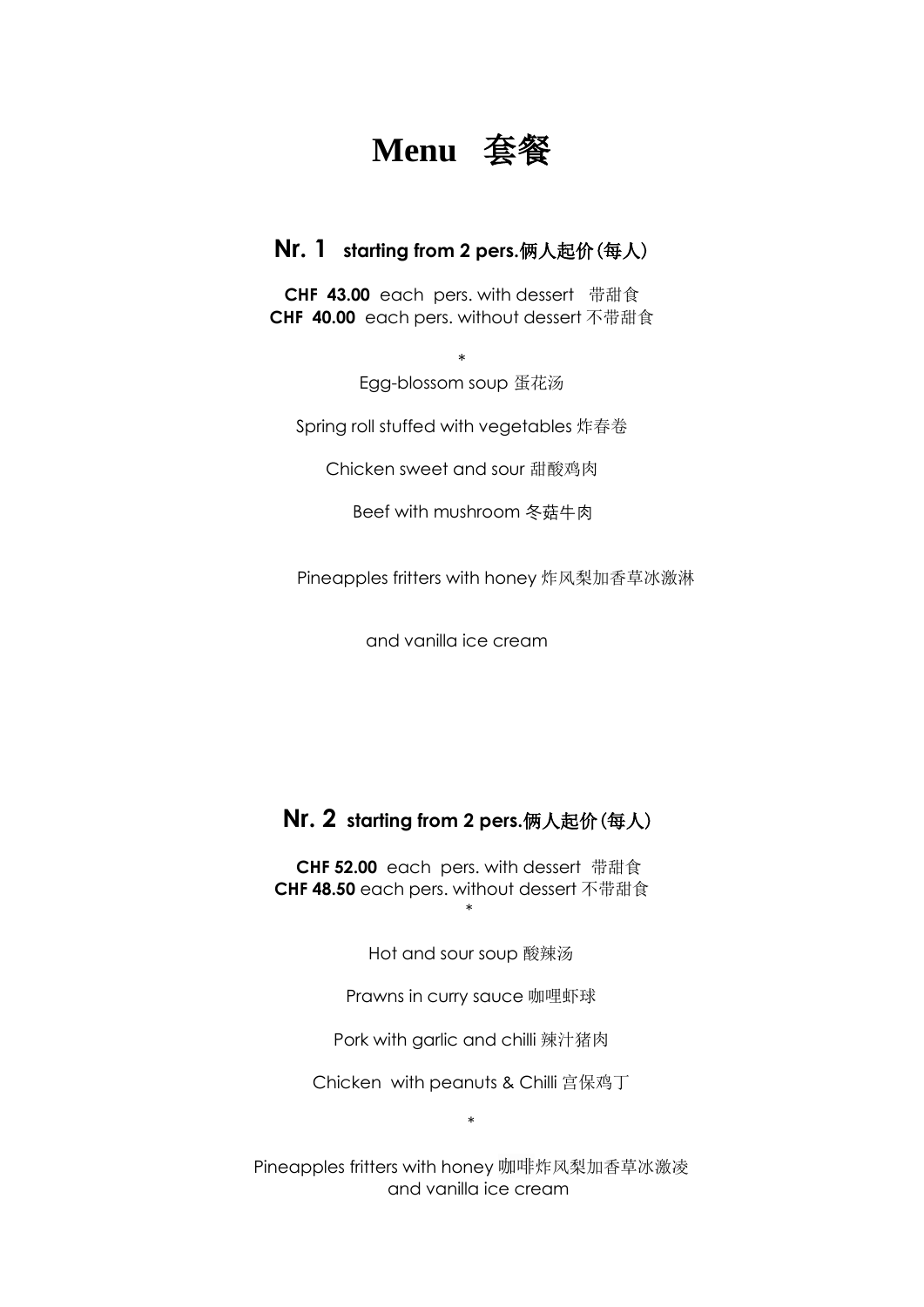|              | Soups                                              | 汤<br>类                 | <b>CHF</b> | 法郎            |
|--------------|----------------------------------------------------|------------------------|------------|---------------|
| H            | Hot and sour soup                                  | 酸辣汤                    |            | 8.00          |
| $\mathbf{2}$ | Egg blossom-soup                                   | 蛋花汤                    |            | 8.00          |
|              | <b>Warm hors d'oeuvres</b>                         | 小<br>吃                 |            |               |
| 10           | Spring roll vegetarian                             | 春<br>卷                 |            | 7.50          |
| 11<br>12     | Deep fried wun tun<br>Deep fried prawns (4 pieces) | 馄<br>饨<br>炸<br>大虾<br>炸 |            | 9.50<br>16.50 |
|              | <b>Salads</b>                                      | 沙<br>拉                 |            |               |
|              |                                                    |                        |            |               |
| 20           | Hot cabbage salad with apples                      | 北京泡菜                   |            | 7.50          |
| 21           | <b>Shrimps Salad</b>                               | 虾仁沙拉                   |            | 8.50          |
|              | <b>Prawns and Fish</b>                             | 虾,鱼 类                  |            |               |
| 31           | Prawns with cashew-Nuts                            | 腰果虾仁                   |            | 31.00         |
| 32           | Prawns Kung Bao (very hot)                         | 宫保虾仁                   |            | 31.50         |
| 33           | Deep fried prawns (8 Pieces)                       | 炸凤尾虾                   |            | 33.50         |
| 35           | Prawns in Curry sauce                              | 咖<br>喱<br>虾            |            | 32.00         |
| 40           | Fish sweet and sour                                | 甜酸鱼片                   |            | 28.00         |
| 41           | Fish in currysauce                                 | 咖哩鱼片                   |            | 28.00         |
| 42           | Fish with sour cabbage                             | 酸菜鱼片煲                  |            | 35.00         |
|              | <b>Beef</b>                                        | 牛<br>肉                 |            |               |
| 51           | Beef Sichuan (hot)                                 | 鱼香牛柳                   |            | 30.00         |
| 52           | Beef in hot pepper sauce                           | 水煮牛肉                   |            | 35.50         |
| 53           | Beeftripe in hot souce                             | 麻辣牛肚                   |            | 29.00         |
| 55           | Beef with vegetables and crispy rice               | 锅巴牛柳                   |            | 31.00         |
| 56           | Beef with onions                                   | 洋葱牛柳                   |            | 31.00         |
|              | Lamb                                               | 羊<br>肉                 |            |               |
| 60           | lamb with onions and coriander (hot)               | 孜然羊肉                   |            | 34.00         |
|              | Pork                                               | 猪<br>肉                 |            |               |
| 71           | Pork sweet and sour                                | 咕噜猪肉                   |            | 29.00         |
| 72           | Crispy pork Sichuan (hot)                          | 锅<br>肉<br>回            |            | 29.00         |
|              |                                                    |                        |            |               |